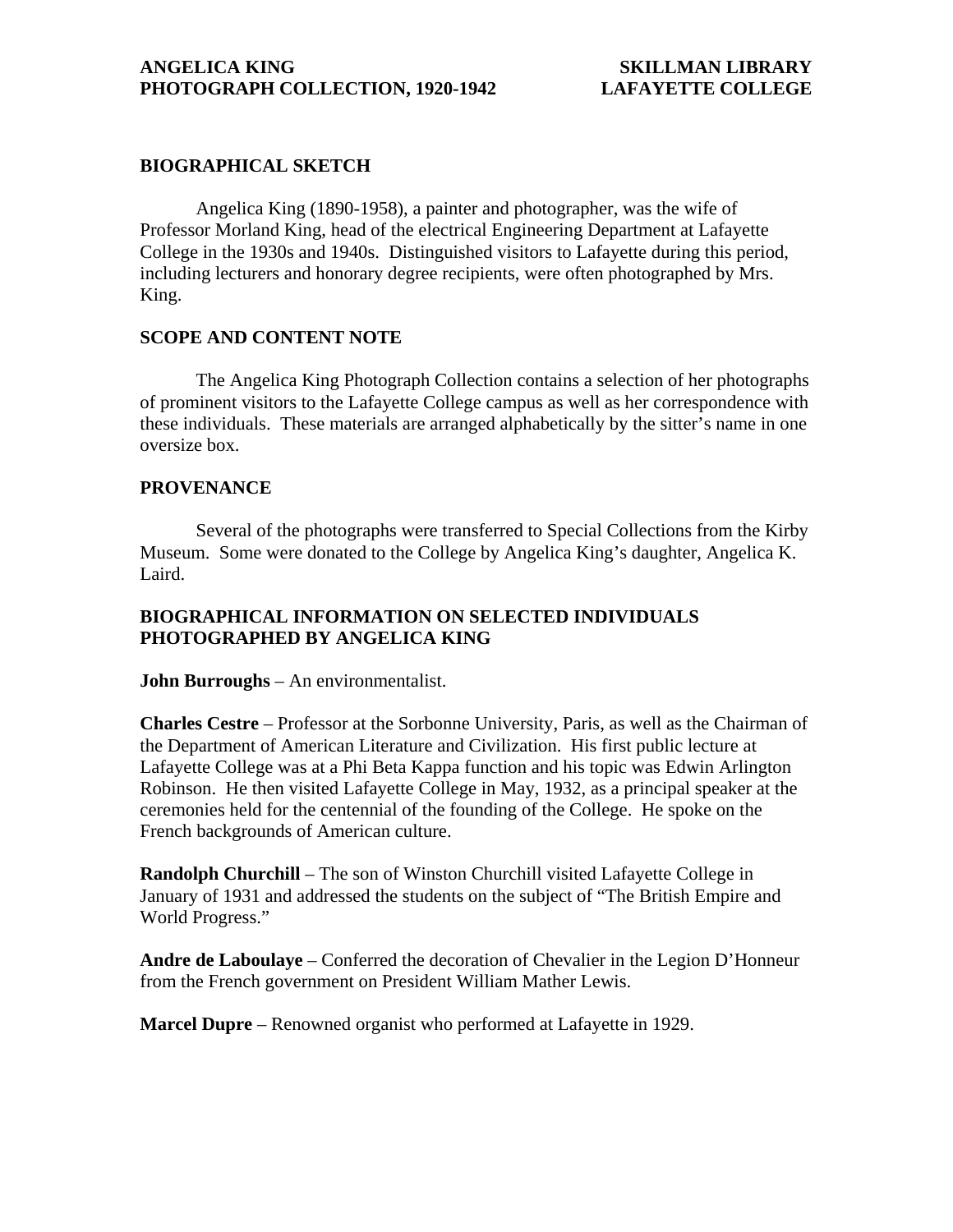# **ANGELICA KING SKILLMAN LIBRARY PHOTOGRAPH COLLECTION, 1920-1942 LAFAYETTE COLLEGE**

**Bernard Fay** – An eminent French scholar who participated in the centennial celebration of the founding of Lafayette College in 1932. He also spoke on the poverty of the lower classes in Russia at Lafayette in November of 1930.

**John Finley** – Spoke on French-American relations at the centennial celebration of Lafayette College in 1932. Noted author of The French in the Heart of America. Former president of Knox college, the former editor of Harper's Weekly, the former president of the City College of New York, the former president of New York University, and the associate editor of The New York Times. In addition to these positions, Finley also served as a Phi Beta Kappa speaker and lecturer, a member of the New York Constitutional Committee, a director of the New York Life Insurance Company, the president of the National Institute for Arts and Letters and a member of the Boy Scout National Council. Finley also visited Lafayette in 1929 when he spoke on hiking at the Appalachian Trail Conference. Finley was also the commencement speaker for the class of 1930 for whom he gave a talk entitle "Educating the Educated."

**Dr. John Edgar Fretz** – Easton doctor and College Physician from 1914-1919.

**Jacques Greber** – Diplomatic architect for the French government.

**Albert Bushnell Hart** – At the time of the centennial celebration at Lafayette College in 1932, the seventy-eight year old Hart was Professor Emeritus of History at Harvard University and considered one of the foremost authorities on American history. Prior to his visit in 1932, Hart came to Lafayette to participate in the Kirby Foundation Lectures of 1928. He offered a series of five separate lectures on various aspects of American history. Most notable was an intimate biographical sketch on George Washington, Andrew Jackson, and Abraham Lincoln.

**Robert Maynard Hutchins** – Hutchins was the former dean of Yale Law School and had just been appointed as president of the University of Chicago at the time of his visit to Lafayette in 1929. As commencement speaker, he gave an address entitled "The Present Conditions of Legal Education."

**Julian Huxley** – The eminent British biologist, grandson of Thomas Huxley and brother to Aldous, visited Lafayette College in 1930. Huxley, an honorary lecturer at King's College, London, president of the National Union of Scientific Workers, and Fullerian Professor of Physiology in the Royal Institute, gave a lecture at Lafayette entitled "Evolution – The Evolution of Man through Man."

**Julius Klein –** An economist who visited the College in January of 1929 and gave a lecture entitled "The Economic Recovery of Europe and What it Means to the United States."

**W.P.M. Kennedy** – Guest lecturer for the Kirby Foundation Lectures at Lafayette College.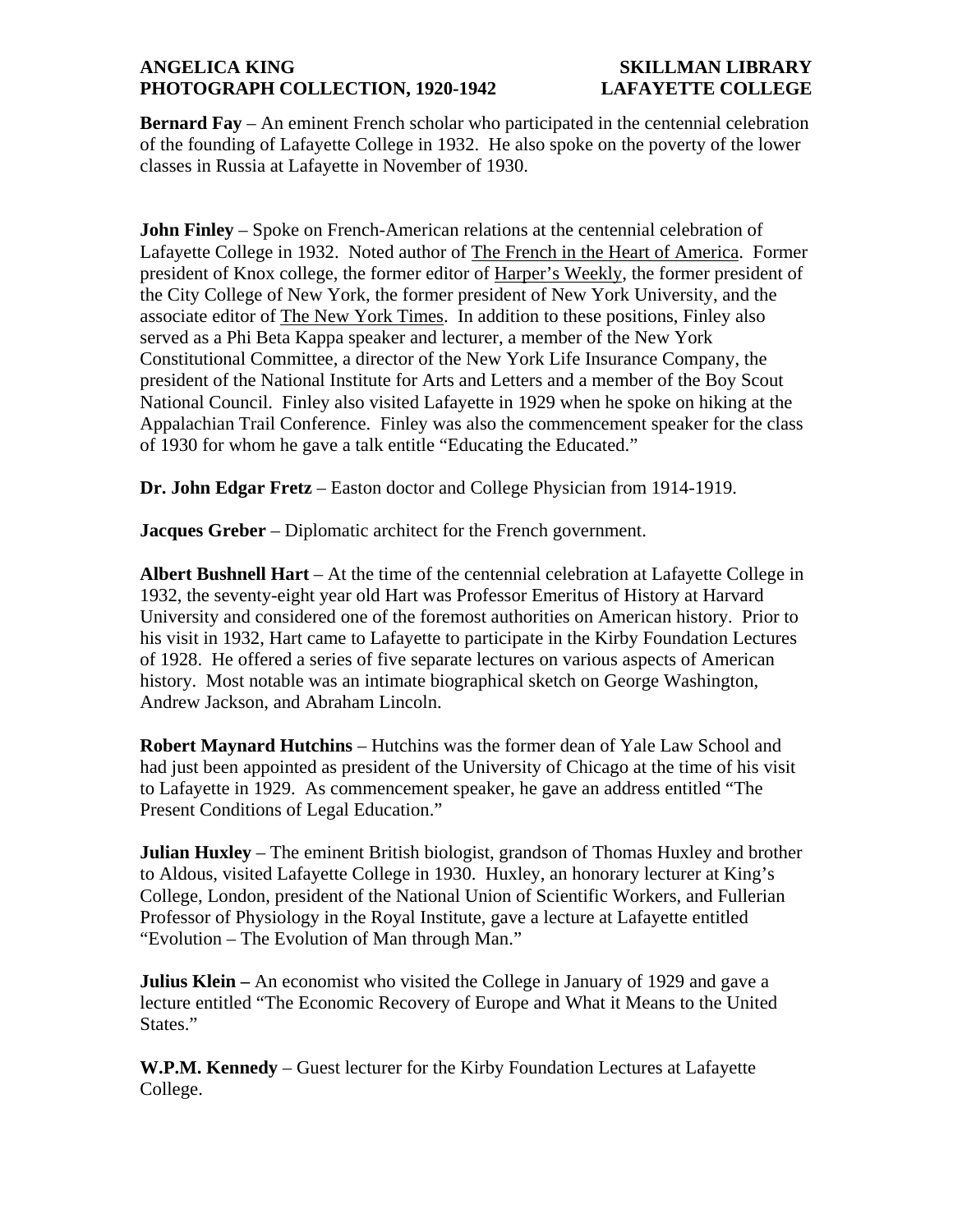### **ANGELICA KING SKILLMAN LIBRARY PHOTOGRAPH COLLECTION, 1920-1942 LAFAYETTE COLLEGE**

**William Mather Lewis** – President, Lafayette College, 1927-1945

**George B. Markle III** – Chairman, Lafayette Alumni Council

**Robert Millikan** – In December of 1927 this Nobel Prize winning physicist visited Lafayette College for the first time and gave a lecture entitled "The Influence of Recent Scientific Advance Upon Our Philosophic and Religious Conceptions." Dr. Millikan was also the recipient of the Edison Medal, the Faraday Medal, the Matteuci Medal, and the Hughes Medal. He was well-known in the scientific community for his public disagreement with the noted British physicists Sir James Jeans and Sir Arthur Edington regarding the second law of thermodynamics dealing with entropy (the continual breaking down of matter into energy and the radiation of that energy into space). During his second visit to Lafayette in 1932, Dr. Millikan gave a lecture entitled "New Ideas About Values."

**William Bennet Munro** – As a Kirby Foundation Lectures speaker, Munro gave a series of four lectures on American political history. His four topics of discussion were "Alexander Hamilton and the Economic Supremacy of the Federal Government," "John Marshall and the Doctrine of Judicial Review," "Jackson and the Democratization of Our Government," and "Woodrow Wilson and his Accentuation of Presidential Leadership."

**Owen J. Roberts** – Justice and Chief Justice of the United States Supreme court, 1930- 1945.

**Bertrand Russell** – The well-known British essayist and philosopher came to Lafayette College to speak in October of 1929. He was invited to speak on behalf of the drama Department's Little Theater Course of Lectures Series. Russell delivered two talks – "The Outlook for Civilization" and "Civilization and Machinery."

**Russell Stewart** – Easton area judge

**Sao-Ke Alfred Sze –** A well-know diplomat who was invited to receive an honorary degree as well as give the commencement address in 1928. Sze held positions as the Chinese Minister to the United States and Great Britain, the Chinese delegate to the Peace Conference in Paris in 1918, the Chinese delegate to Washington for the Conference on Limitation of Armament in 1921, the director of the Northern Chinese Railroads, the Acting Minister of Finance in the first Republican Cabinet of China, and the Acting Minister of Foreign Affairs in China.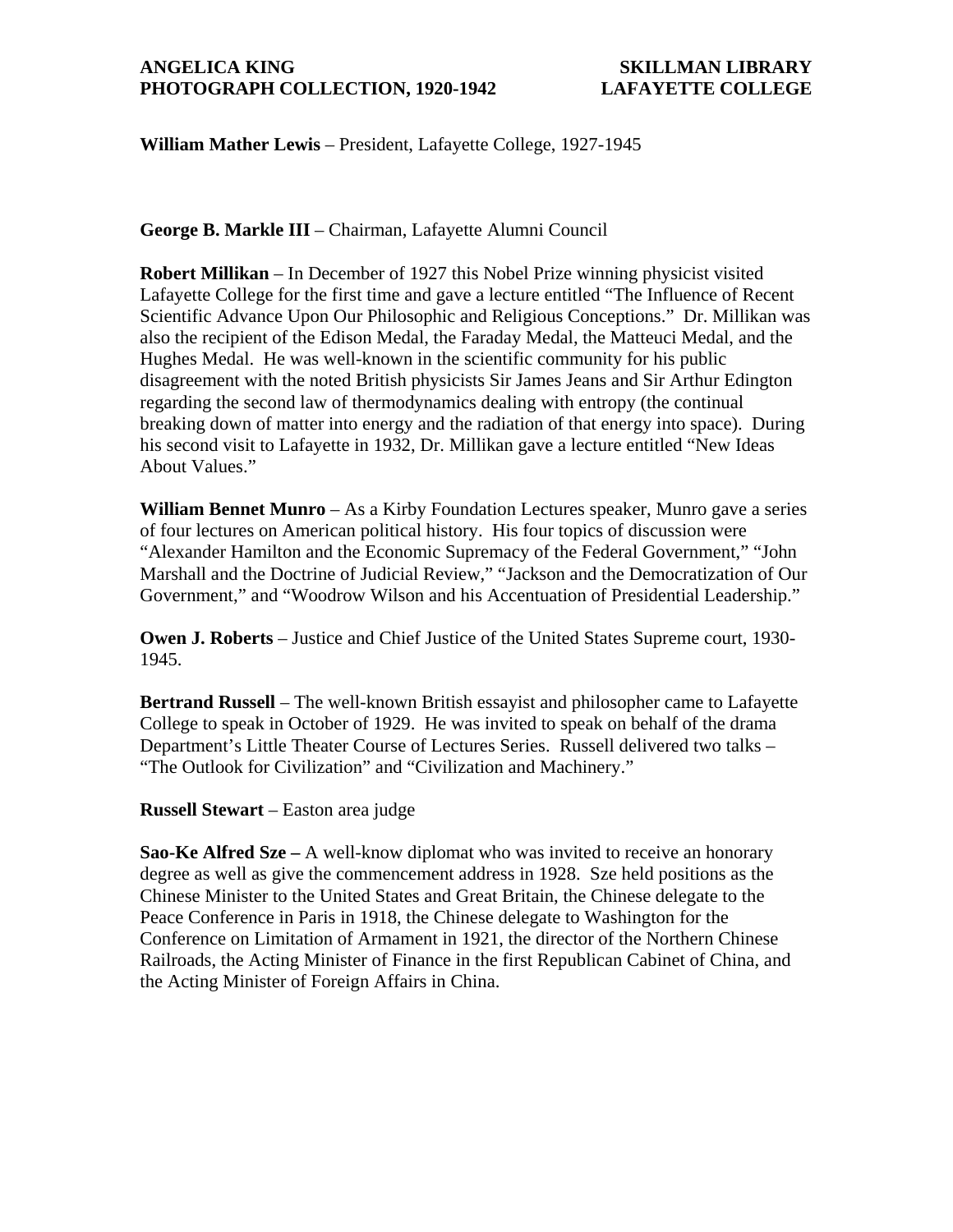## **INVENTORY (BOX 1 OF 1)**

- **1:1 Burroughs, John** photograph at Slabsides (1920)
- **1:2 Cestre, Charles** (3) letters to Angelica King ALS May 31, 1932 ALS July 1, 1932 ALS October 26, 1932
- **1:3 Churchill, Randolph** photograph (1942) signed
- **1:4 de Laboulaye, Andre** photograph (1933) signed
- **1:5a** Dupre, Marcel photograph (1929) inscribed to King
- **1:5b Dupre, Marcel** photograph (1929)
- **1:6a Fay, Bernard** photograph \*\* (1932) inscribed to College
- **1:6b Fay, Bernard** photograph \*\* (1932) signed
- **1:7 Fretz, Dr. John Edgar** letter to Angelica King TLS September 22, 1930
- **1:8 Greber, Jacques** letter to Angelica King TLS July 11, 1932
- **1:9 Gayley Hall**
- **1:10a Hart, Albert Bushnell** (2) photographs (1928) inscribed
- **1:10b Hart, Albert Bushnell** photograph (1928) signed
- **1:10c Hart, Albert Bushnell** photograph (1932) signed, oversize)
- **1:10d Hart, Albert Bushnell** photograph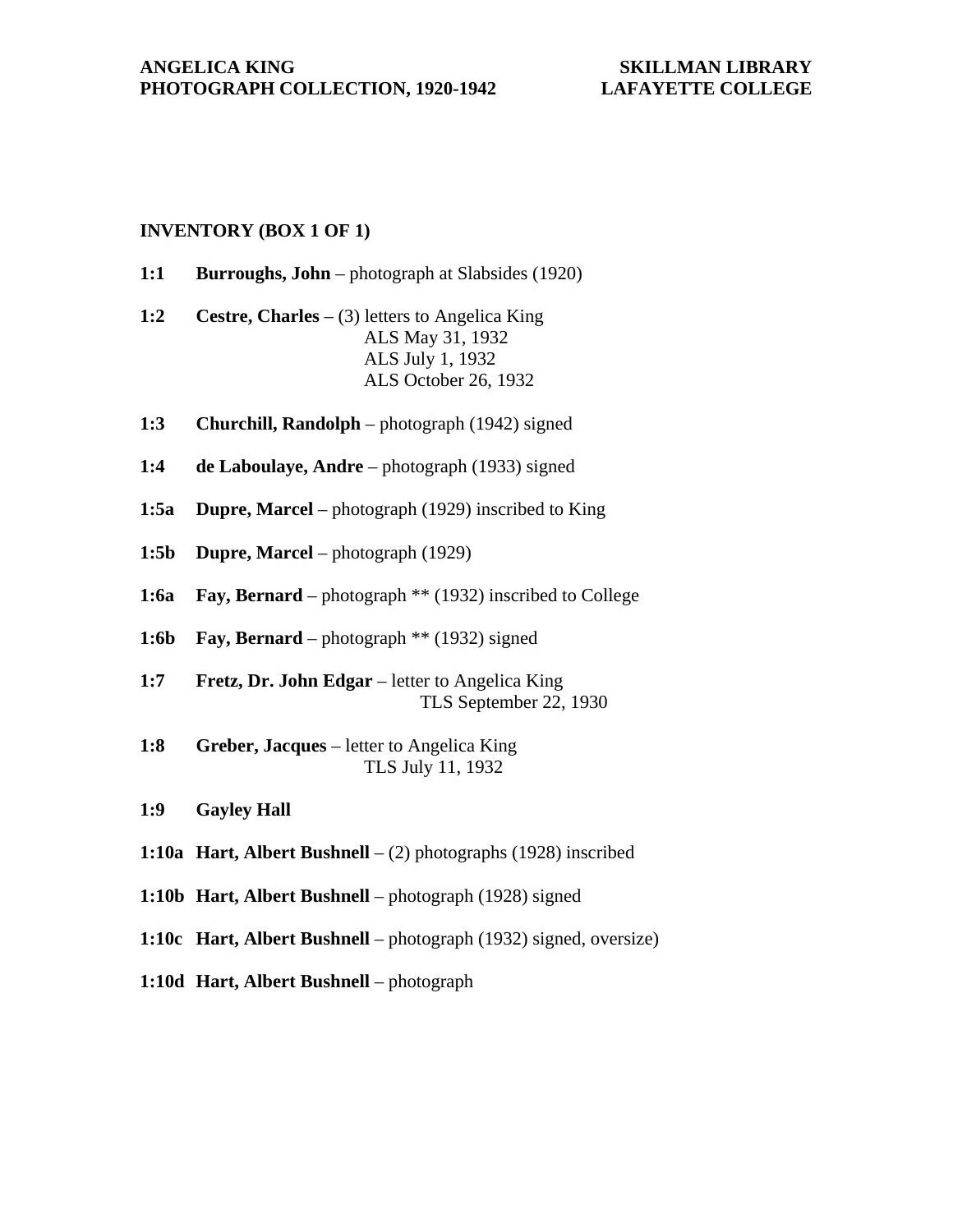**1:10e Hart, Albert Bushnell** – (8) letters to Angelica King TLS November 1, 1928 TLS September 26, 1929 ALS May 30, 1930 TLS September 8, 1930 ALS October 31, 1930 TLS April 6, 1931 TLS October 20, 1931 TLS November 21, 1932

- **1:11 Holmes, John Albert, Jr.** letter to Angelica King ALS (no date)
- **1:12a Hutchins, Robert M.** photograph (1929) signed
- **1:12b Hutchins, Robert M.** letter to Angelica King TLS September 6, 1929 **1:12c Hutchins, Robert M.** – (2) letters from Alan C. Collins to Angelica King TLS November 13, 1929 TLS Nov. 25, 1929

**1:13a Huxley, Julian S.** – photograph (1930) signed

**1:13b Huxley, Julian S.** – photograph

- **1:13c Huxley, Julian S.** (3) letters to Angelica King ALS December 22, 1930 ALS January 21, 1931 ALS February 27, 1931
- **1:14 Kennedy, W.P.M.** photograph \*\* (1931) signed
- **1:15a Kirby Hall of Civil Rights** (2) photographs (1930)
- **1:15b Kirby Hall of Civil Rights** photograph \*\* (1930) hand-colored
- **1:15c Kirby Hall of Civil Rights** photograph \*\* (1930) hand-colored
- **1:15d Kirby Hall of Civil Rights** photograph \*\* (1930) hand-colored
- **1:16 Klein, Julius** letter to Angelica King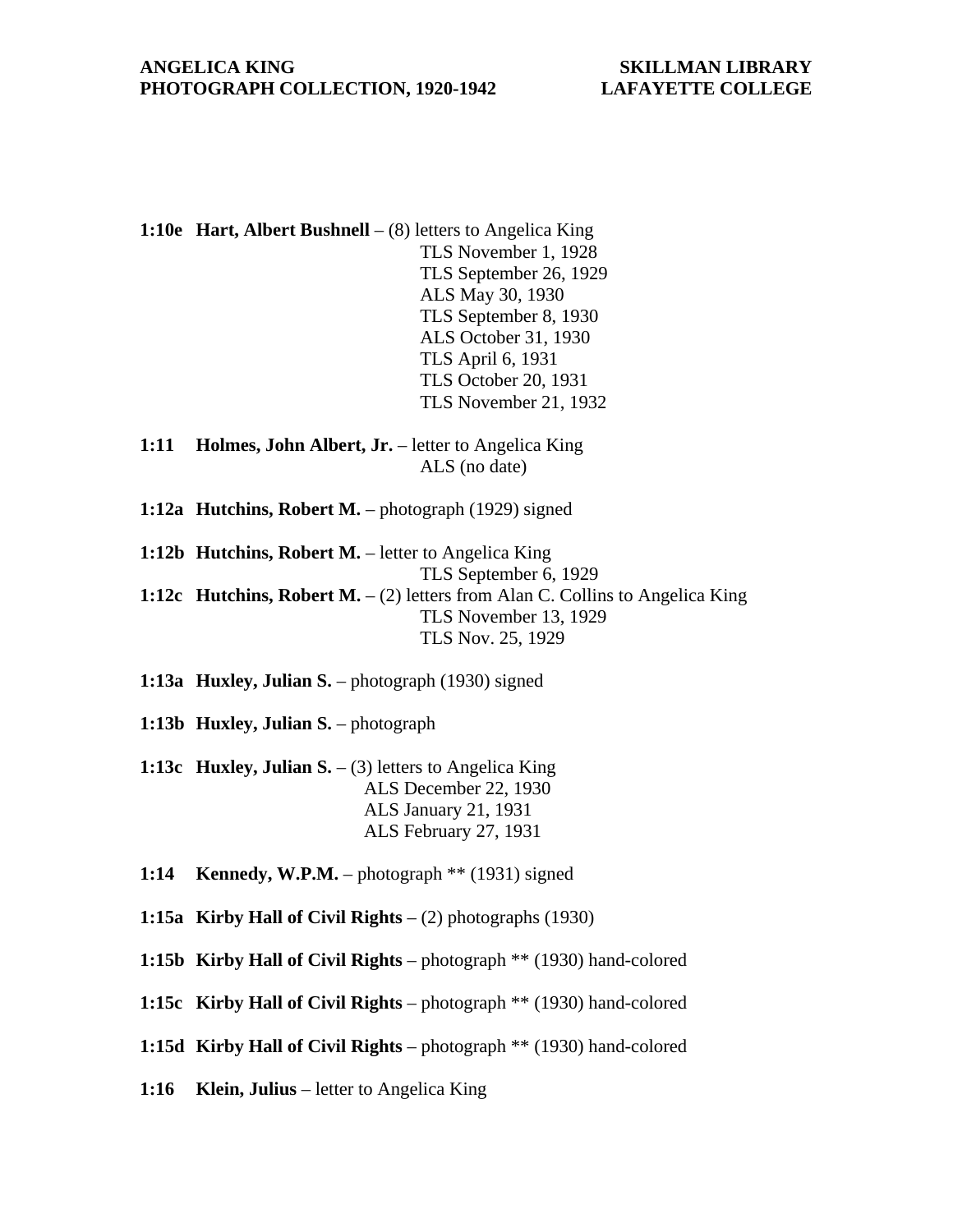TLS April 20, 1929

- **1:17 Lewis, William Mather** letter to Angelica King ALS July 23, 1930
- **1:18 Markle, George B. III** letter to Angelica King TLS June 6, 1932
- **1:19a Millikan, Robert** photograph (1932) signed
- 1:19b Millikan, Robert letter to Angelica King TLS November 17, 1932 (from secretary)
- **1:20 Morrow, Elizabeth C**. (2) letters to Angelica King TLS June 28, 1940 ALS August 6, 1940
- **1:21 Murow, William** photograph (1929) signed
- **1:22a Finley, John H**. photograph (1930) inscribed
- **1:22b Finley, John H.** letter to Angelica King ALS (no date)
- **1:23 Ratcliffe, S. K.** letter about Angelica King TLS to Prof. Steever, June 3, 1931
- **1:24a Roberts, Owen J.** photograph signed
- **1:24b Roberts, Owen J.** letter to Angelica King TLS June 30, 1930
- **1:25a Russell, Bertrand** photograph (1929) signed
- **1:25b Russell, Bertrand** photograph (1929) signed
- **1:25c Russell, Bertrand** (2) letters to Angelica King TLS December 23, 1929 TLS February 29, 1930
- **1:25d Russell, Bertrand** reprints of photographs in 1:25a & b
- **1:26 Steevans, Robert M.** –photograph (1929) signed